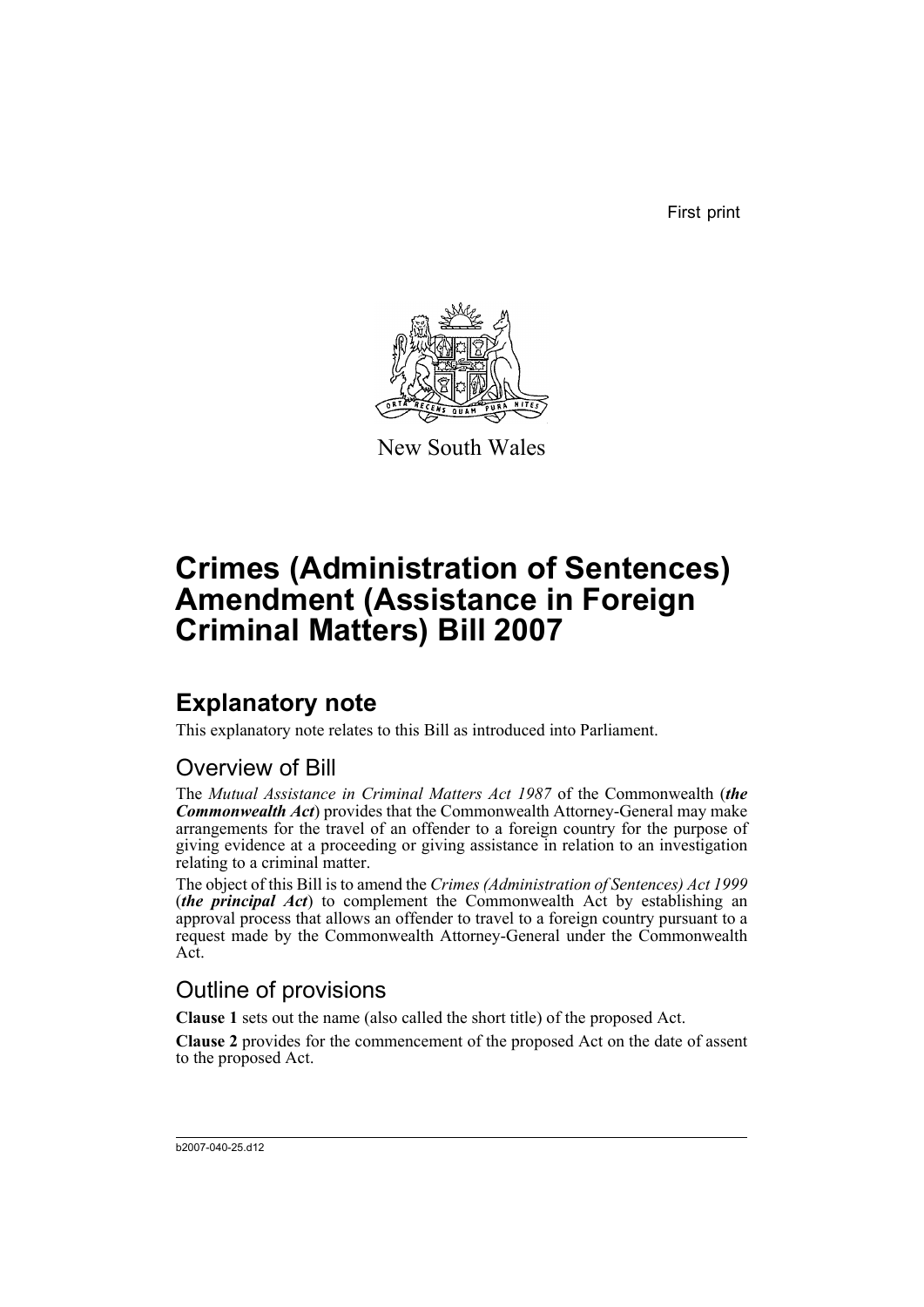Crimes (Administration of Sentences) Amendment (Assistance in Foreign Criminal Matters) Bill 2007

Explanatory note

**Clause 3** is a formal provision that gives effect to the amendments to the *Crimes (Administration of Sentences) Act 1999* set out in Schedule 1.

**Clause 4** provides for the repeal of the proposed Act after all the amendments made by the proposed Act have commenced. Once the amendments have commenced the proposed Act will be spent and section 30 of the *Interpretation Act 1987* provides that the repeal of an amending Act does not affect the amendments made by that Act.

## **Schedule 1 Amendments**

**Schedule 1 [5]** inserts proposed section 255A into the principal Act. The proposed section allows the Commissioner of Corrective Services or, in the case of an offender who is on release on parole or is subject to a home detention order, the State Parole Authority to grant approval to a request from the Commonwealth Attorney-General for an offender to be authorised to travel to a foreign country for the purpose of giving evidence in a proceeding, or giving assistance in relation to an investigation, relating to a criminal matter.

The proposed section also provides that an offender who is the subject of such an approval is exempt from any requirement imposed by or under the principal Act or any other Act that would prevent the offender from travelling to the foreign country.

**Schedule 1 [1]**–**[4]** make consequential amendments.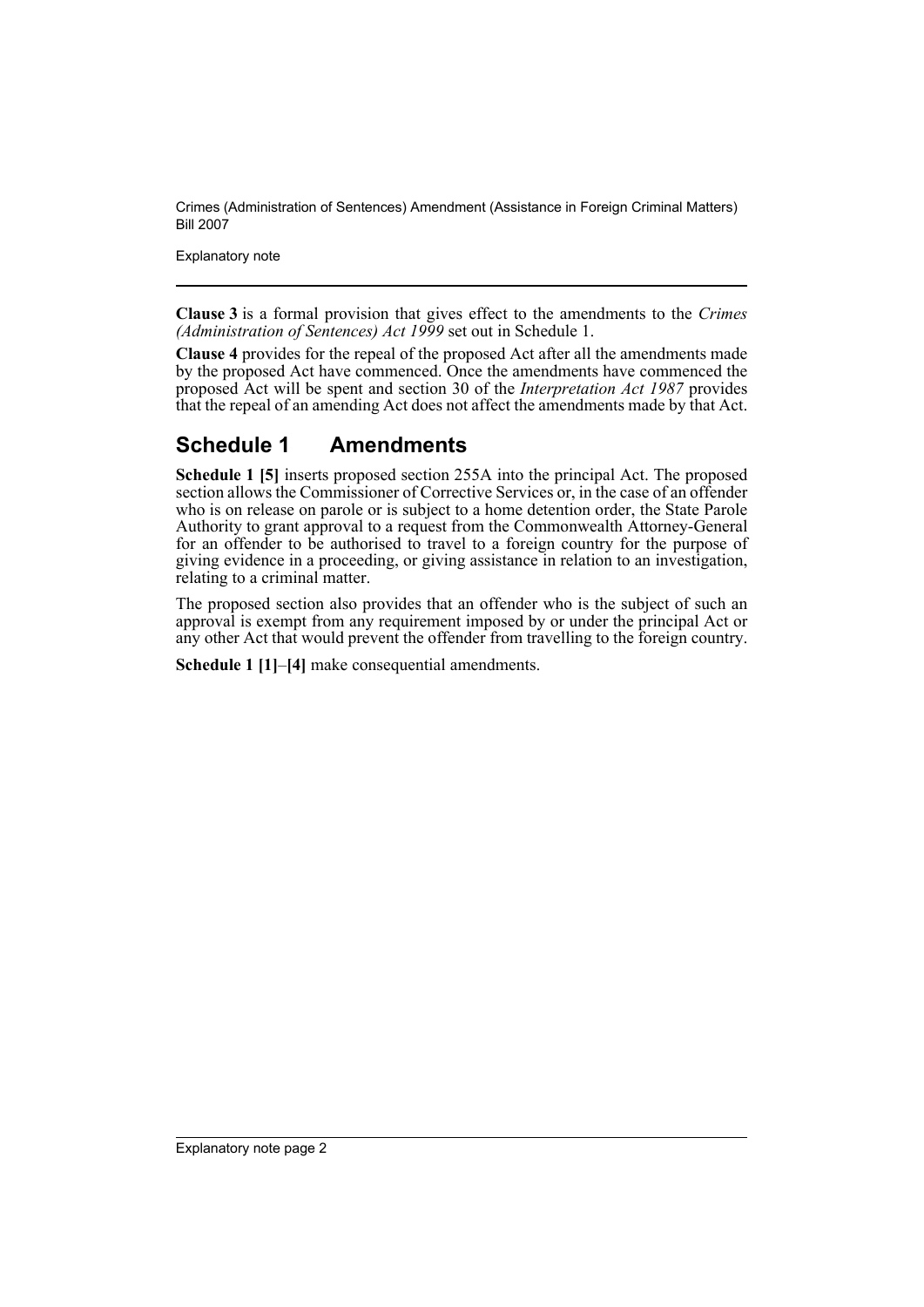First print



New South Wales

# **Crimes (Administration of Sentences) Amendment (Assistance in Foreign Criminal Matters) Bill 2007**

## **Contents**

|                                                                     | Page |
|---------------------------------------------------------------------|------|
| Name of Act                                                         |      |
| Commencement                                                        |      |
| Amendment of Crimes (Administration of Sentences) Act 1999<br>No 93 |      |
| Repeal of Act                                                       |      |
| Schedule 1 Amendments                                               | 3    |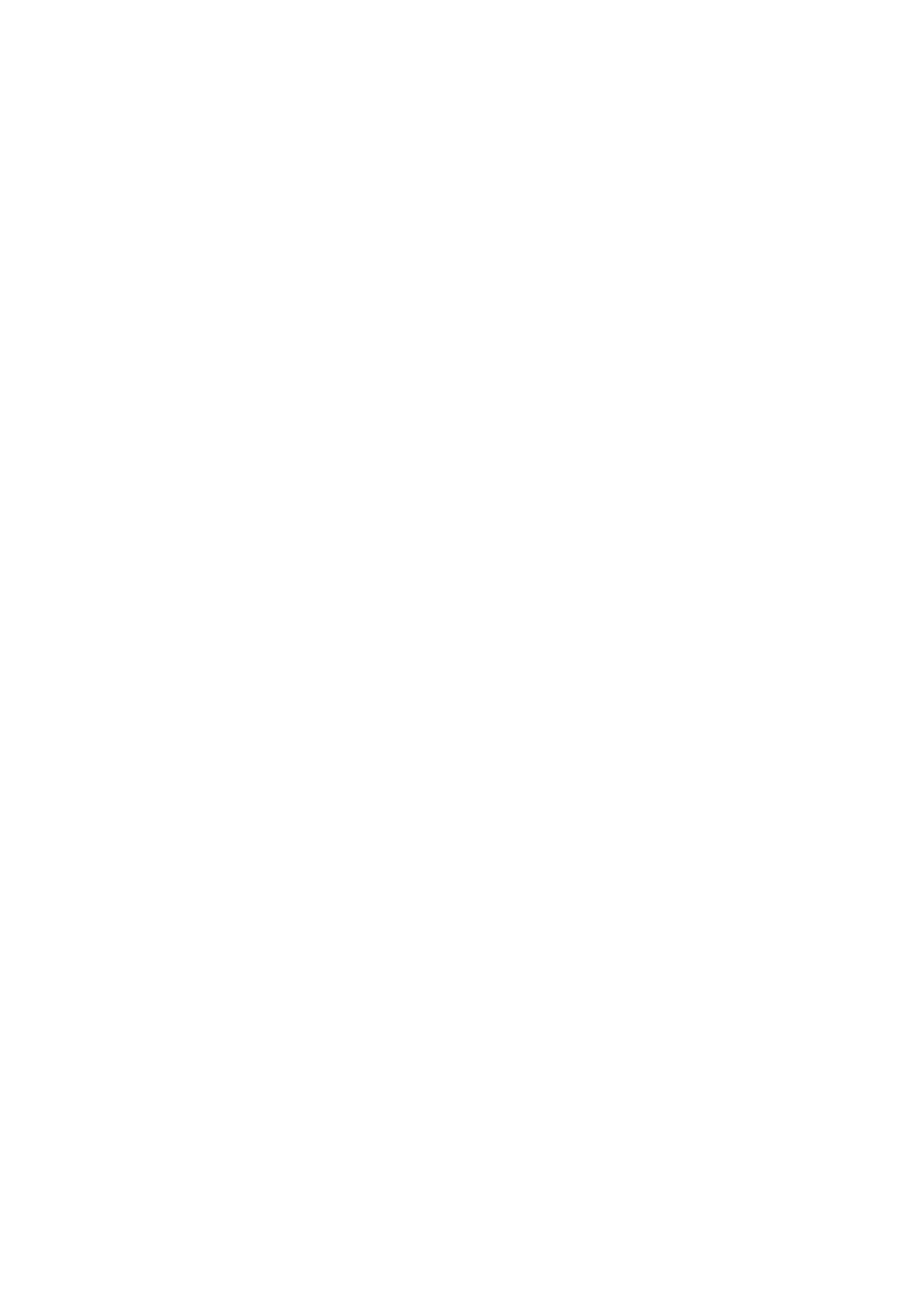

New South Wales

# **Crimes (Administration of Sentences) Amendment (Assistance in Foreign Criminal Matters) Bill 2007**

No , 2007

### **A Bill for**

An Act to provide for the authorisation of an offender to travel to a foreign country for the purpose of giving evidence at a proceeding, or giving assistance in relation to an investigation, relating to a criminal matter.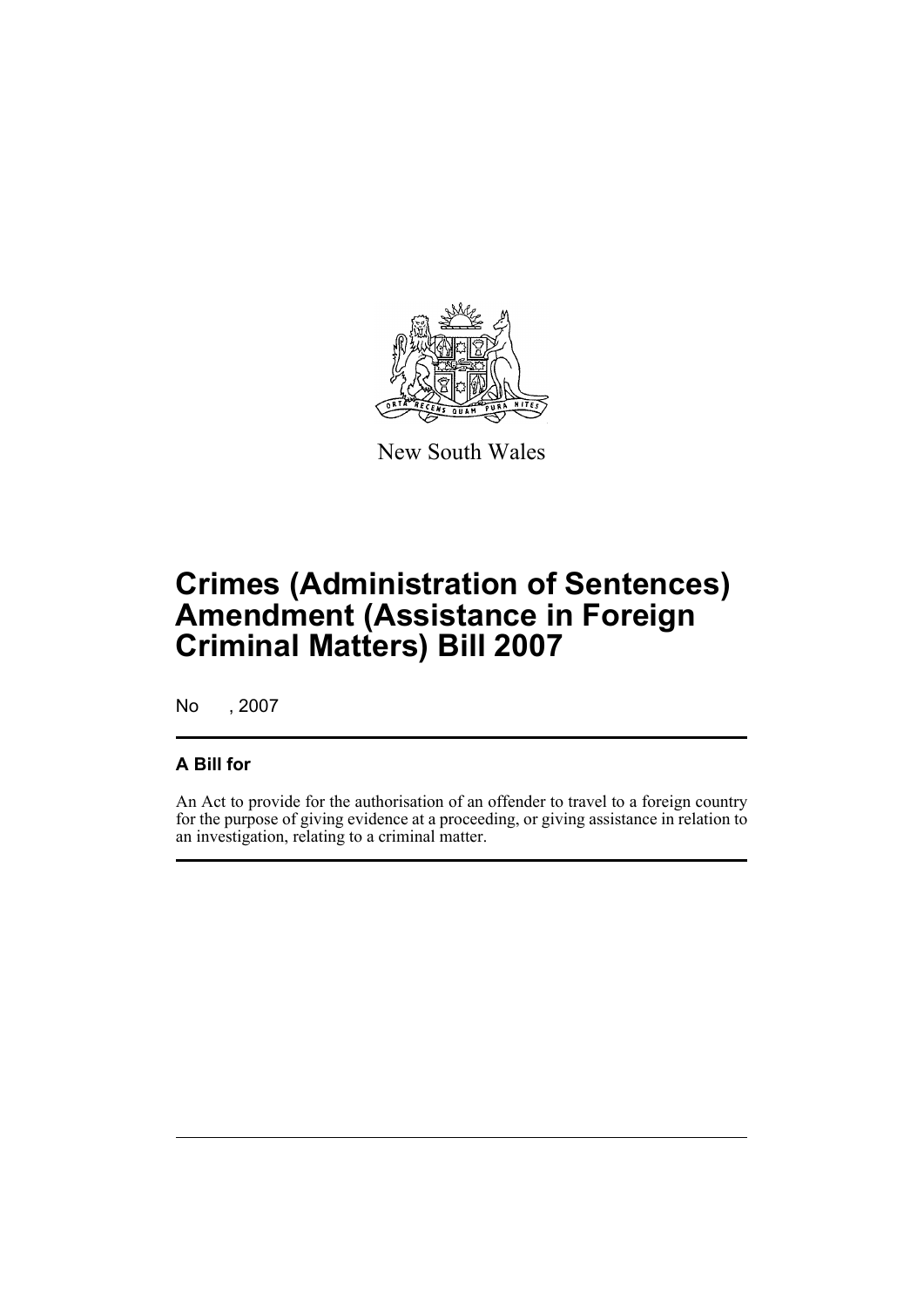#### Crimes (Administration of Sentences) Amendment (Assistance in Foreign Clause 1 Criminal Matters) Bill 2007

<span id="page-5-3"></span><span id="page-5-2"></span><span id="page-5-1"></span><span id="page-5-0"></span>

|              |     | The Legislature of New South Wales enacts:                                                                                                                | 1              |
|--------------|-----|-----------------------------------------------------------------------------------------------------------------------------------------------------------|----------------|
| 1            |     | Name of Act                                                                                                                                               | $\overline{2}$ |
|              |     | This Act is the Crimes (Administration of Sentences) Amendment<br>(Assistance in Foreign Criminal Matters) Act 2007.                                      | 3<br>4         |
| $\mathbf{2}$ |     | <b>Commencement</b>                                                                                                                                       | 5              |
|              |     | This Act commences on the date of assent to this Act.                                                                                                     | 6              |
| 3            |     | Amendment of Crimes (Administration of Sentences) Act 1999 No 93                                                                                          | 7              |
|              |     | The Crimes (Administration of Sentences) Act 1999 is amended as set<br>out in Schedule 1.                                                                 | 8<br>9         |
| 4            |     | <b>Repeal of Act</b>                                                                                                                                      | 10             |
|              | (1) | This Act is repealed on the day following the day on which this Act<br>commences.                                                                         | 11<br>12       |
|              | (2) | The repeal of this Act does not, because of the operation of section 30<br>of the <i>Interpretation Act 1987</i> , affect any amendment made by this Act. | 13<br>14       |
|              |     |                                                                                                                                                           |                |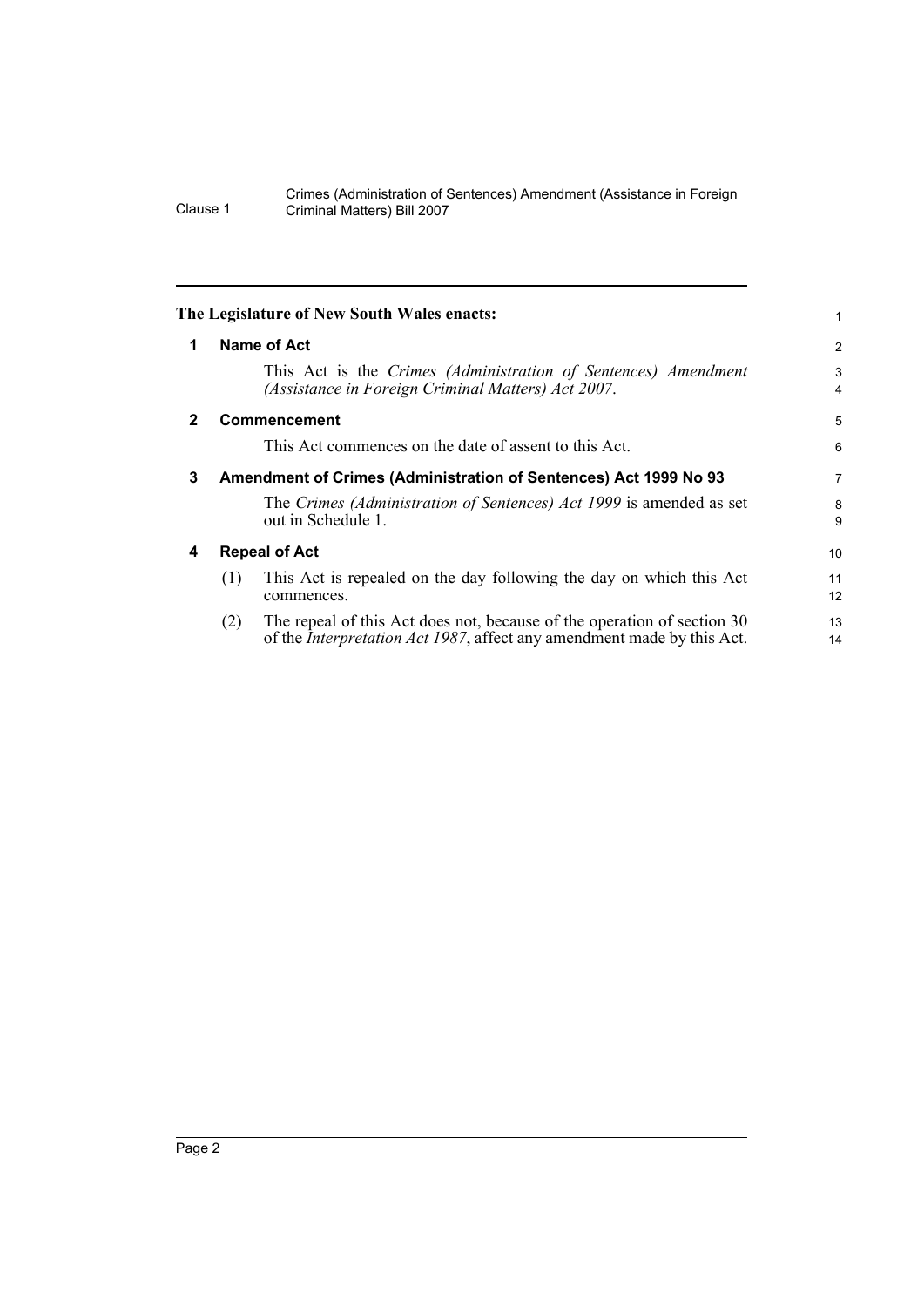Crimes (Administration of Sentences) Amendment (Assistance in Foreign Criminal Matters) Bill 2007

Amendments Schedule 1

<span id="page-6-0"></span>

| <b>Schedule 1</b><br><b>Amendments</b><br>$\mathbf{1}$ |                                                                                       |                     |                           |                                                                                                                                                                                                                                                          |                      |
|--------------------------------------------------------|---------------------------------------------------------------------------------------|---------------------|---------------------------|----------------------------------------------------------------------------------------------------------------------------------------------------------------------------------------------------------------------------------------------------------|----------------------|
|                                                        |                                                                                       |                     |                           | (Section 3)                                                                                                                                                                                                                                              | 2                    |
| [1]                                                    |                                                                                       |                     |                           | Section 38 Absent inmates taken to be in custody                                                                                                                                                                                                         | 3                    |
|                                                        |                                                                                       |                     |                           | Insert after section 38 $(1)$ (f):                                                                                                                                                                                                                       | $\overline{4}$       |
|                                                        |                                                                                       |                     | (f1)                      | while absent from a correctional centre in accordance with<br>an approval granted under section 255A,                                                                                                                                                    | 5<br>6               |
| [2]                                                    |                                                                                       |                     | Section 38 (2) (a)        |                                                                                                                                                                                                                                                          | $\overline{7}$       |
|                                                        |                                                                                       |                     |                           | Omit "unescorted". Insert instead "not escorted by a correctional officer".                                                                                                                                                                              | 8                    |
| $[3]$                                                  |                                                                                       |                     |                           | <b>Section 39 Powers of arrest</b>                                                                                                                                                                                                                       | 9                    |
|                                                        |                                                                                       |                     |                           | Omit "or interstate leave permit" wherever occurring in section $39(1)(a)$ -(c).                                                                                                                                                                         | 10                   |
|                                                        | Insert instead ", interstate leave permit or approval granted under section<br>255A". |                     |                           |                                                                                                                                                                                                                                                          |                      |
| [4]                                                    |                                                                                       |                     |                           | Section 40 Certain unlawful absences not to affect length of sentence                                                                                                                                                                                    | 13                   |
|                                                        | Omit "or interstate leave permit" from section 40 (1) (b).                            |                     |                           |                                                                                                                                                                                                                                                          | 14                   |
|                                                        | Insert instead ", interstate leave permit or approval granted under section<br>255A". |                     |                           |                                                                                                                                                                                                                                                          | 15<br>16             |
| [5]                                                    |                                                                                       | <b>Section 255A</b> |                           |                                                                                                                                                                                                                                                          | 17                   |
|                                                        |                                                                                       |                     | Insert after section 255: |                                                                                                                                                                                                                                                          | 18                   |
|                                                        | 255A                                                                                  |                     |                           | Approvals for the purposes of the Mutual Assistance in Criminal<br>Matters Act 1987 of the Commonwealth                                                                                                                                                  | 19<br>20             |
|                                                        |                                                                                       | (1)                 |                           | The relevant officer may, at the request of the Commonwealth<br>Attorney-General, grant approval, by order in writing, for an<br>offender to travel to a foreign country:                                                                                | 21<br>22<br>23       |
|                                                        |                                                                                       |                     | (a)                       | for the purpose of giving evidence at a proceeding relating<br>to a criminal matter, as referred to in section 26 of the<br>Commonwealth Act, or                                                                                                         | 24<br>25<br>26       |
|                                                        |                                                                                       |                     | (b)                       | for the purpose of giving assistance in relation to an<br>investigation relating to a criminal matter, as referred to in<br>section 27 of the Commonwealth Act,                                                                                          | 27<br>28<br>29       |
|                                                        |                                                                                       |                     |                           | and may give such directions as are necessary in that regard.                                                                                                                                                                                            | 30                   |
|                                                        |                                                                                       | (2)                 |                           | An approval under this section is subject to such conditions as are<br>prescribed by the regulations and to such other conditions (not<br>inconsistent with those prescribed by the regulations) as the<br>relevant officer may specify in the approval. | 31<br>32<br>33<br>34 |